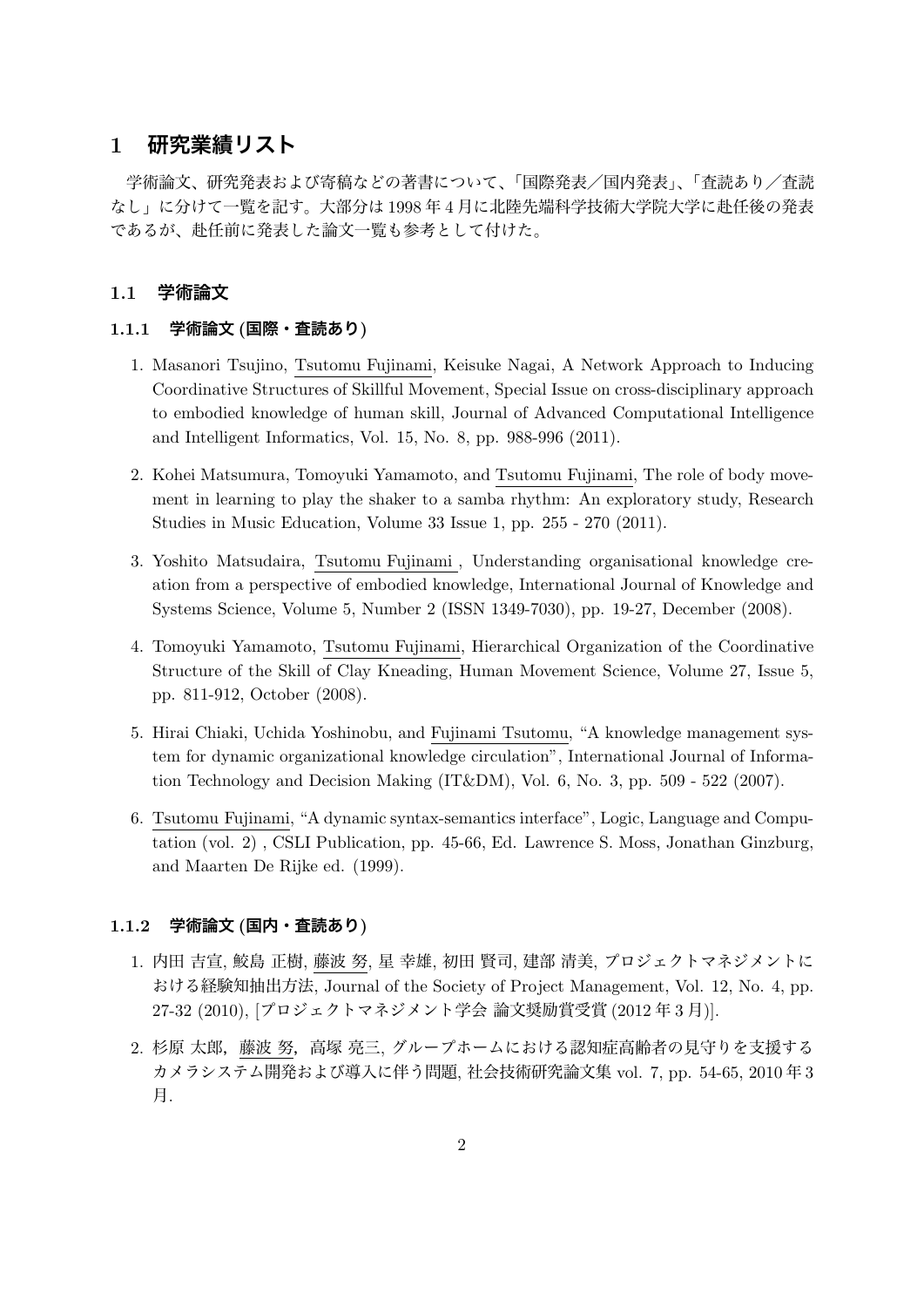- 3. 國藤進,杉原太郎,三浦元喜,藤波 努,金井秀明,伊藤禎宣,劉曦,高塚亮三,中田豊久, 加藤直孝,山口聖哉,小柴等, アウェア技術を駆使した見守り中心の介護支援システムの研 究, 情報処理学会論文誌 vol. 50, no. 12, pp. 3272-3283, 2009 年 12 月.
- 4. 松平 好人, 藤波 努, 自動車製造業の生産改善に見る知識創造の促進要因, 開発工学誌 vol. 29, no. 1, pp. 57- 65, 2009 年 10 月 1 日.
- 5. 山崎 竜二,藤波 努, 子どもを中心とした認知症ケアのコミュニティ創造-高齢者の思い出 に基づく創作劇を通じてー, アートミーツケア学会誌 第1号, pp. 61-76, 2009年3月 26日.
- 6. 豊田 喜代美, 藤波 努, 共鳴に効果的なノドの作り方に関する一考察, 日本声楽発声学会誌, 36 号, pp.3-18, (2008.05.25 発刊).
- 7. 平井 千秋, 藤波 努, 森本 由紀子, グループ間コミュニケーション支援のためのインターグ ループウェアの提案, 情報処理学会論文誌 第 48 巻 第 1 号, pp. 16-29 (2007).
- 8. 石川 浩一郎, 櫻井 彰人, 藤波 努, 國藤 進, 複数の状態行動価値表を用いたR学習の高速化, 電気学会論文誌 C 126 巻 第 1 号, pp. 72-82 (2006).
- 9. 石川 浩一郎, 櫻井 彰人, 藤波 努, 國藤 進, 強化学習におけるオンラインセンサ選択, 電気学 会論文誌 C 125 巻 第 6 号, pp. 870-878 (2005).

#### **1.1.3 学術論文 (国内・査読なし)**

1. 山崎 竜二,藤波 努, カメラが提起する高齢者の自由とプライバシーの問題, 平成 19 年度京 都市高齢者介護等調査研究事業報告書, pp. 20-31, 2008.12.

#### **1.1.4 編著**

1. 「社会福祉と情報技術」研究会, 認知症高齢者介護と情報技術1, 藤波 努 編集, JAIST Press, ISBN 978-4-903092-27-0, 2011 年 3 月刊行.

#### **1.2 学会発表**

#### **1.2.1 学会発表 (国際・査読あり)**

- 1. Taro Sugihara, Tsutomu Fujinami, Robert Phaal, and Yasuo Ikawa, Gaps between Assistive Technologies and Dementia Care, Proc. of Portland International Conference on Management Engineering and Technology 2012 (PICMET2012) (to appear)
- 2. Tsutomu Fujinami and Taro Sugihara, Person-centered dementia care revised from the standpoint of assistive technology, the 8th World Conference of Gerontechnology (to appear).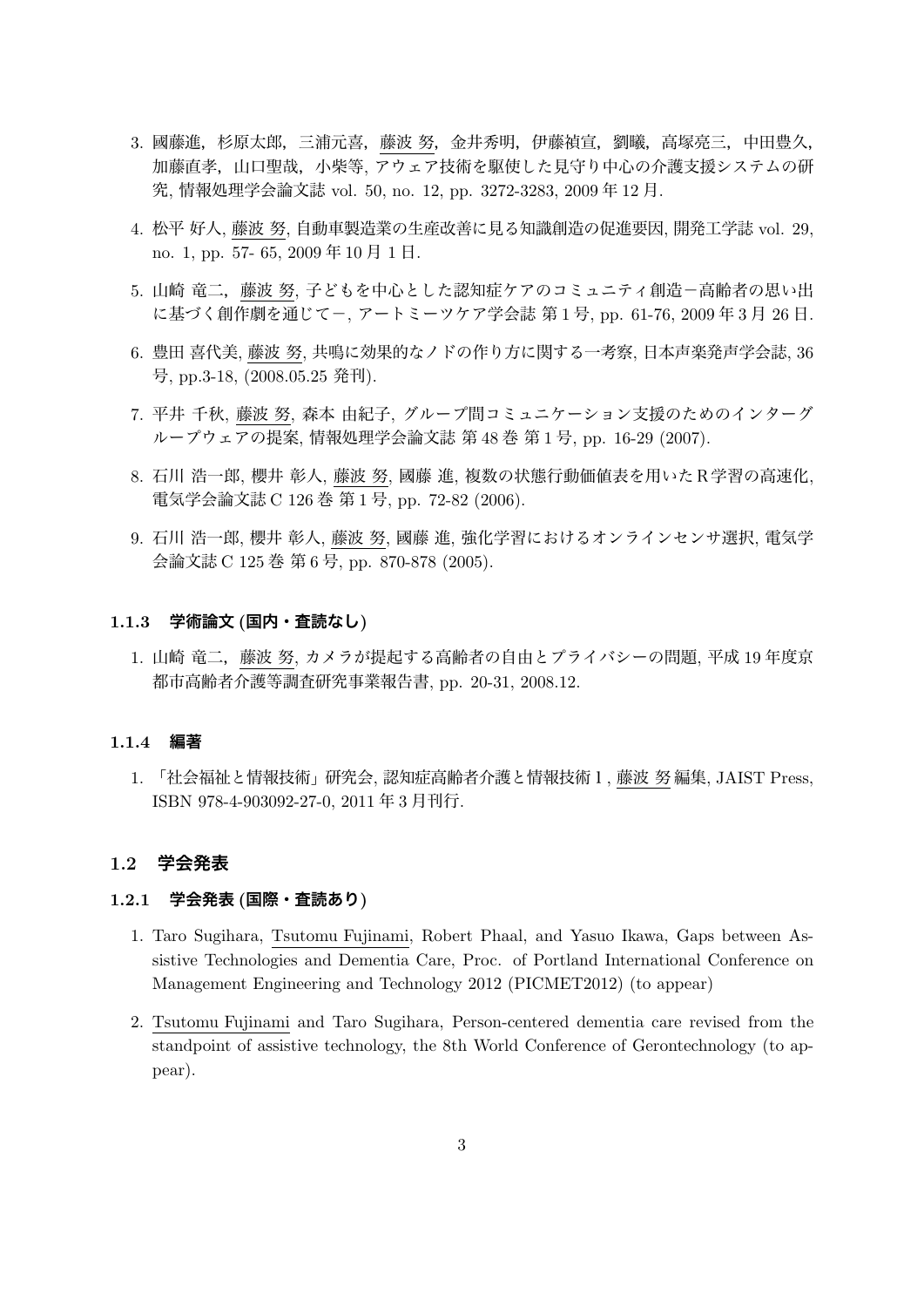- 3. Ryuji Yamazaki, Shuichi Nishio, Kohei Ogawa, Hiroshi Ishiguro, Kohei Matsumura, Kensuke Koda, and Tsutomu Fujinami, How does telenoid affect the communication between children in classroom setting? CHI Conference on Human Factors in Computing Systems, pp. 351-366 (2012).
- 4. Taro Sugihara, Tsutomu Fujinami, Emerging triage support environment for dementia care with camera system. In Proceedings of the 14th international conference on Ergonomics and health aspects of work with computers (EHAWC'11), Michelle M. Robertson (Ed.). Springer-Verlag, Berlin, Heidelberg, 149-158 (2011).
- 5. Tsutomu Fujinami, Motoki Miura, Ryozo Takatsuka, and Taro Sugihara, A Study of Long Term Tendencies in Residents' Activities of Daily Living at a Group Home for People with Dementia Using RFID Slippers, Lecture Notes in Computer Science 6719, B. Abdulrazak et al. (Eds.): ICOST 2011, pp. 303-307, Springer-Verlag Berlin Heidelberg (2011).
- 6. Kohei Matsumura and Tsutomu Fujinami, The effect of tactile interaction between the finger and an object while expressing samba rhythm, 11th Internatinal Conference on Music Perception and Cognition, pp. 705-709 (2010).
- 7. Taro Sugihara, Kenichi Nakagawa, Tsutomu Fujinami and Ryozo Takatsuka, "Evaluation of a Prototype of the Mimamori-care System for Persons with Dementia", 12th International Conference on Knowledge-Based & Intelligent Information & Engineering Systems (2008).
- 8. Masahiro Niitsuma, Tsutomu Fujinami, Yo Tomita, The intersection of computational analysis and music manuscripts: a new model for BACH source studies of the 21st century, 10th International Society for Music Information Retrieval Conference, 2009 年 10 月 26 日  $\sim$ 30 日.
- 9. Yoshito Matsudaira, Tsutomu Fujinami, The concept of embodied knowledge for understanding organisational knowledge creation, 2nd world summit on Knowledge Society WSKS 2009, CCIS-49, Springer-Verlag, Berin Heidelberg, pp. 268-278, 2009 年 9 月 16 日~18 日.
- 10. Sugihara, T., Nakagawa, K., Liu, X. and Tsutomu Fujinami, The Effects of Camera System on Caregivers' Behaviors to Persons with Dementia, The HCI International 2009 Conference Proceedings, Lecture Notes in Computer Science, Vol. 5614, pp. 297-303, 2009 年 7 月.
- 11. Tomoyuki Yamamoto, Taku Okawa, Kohei Matsumura, Tsutomu Fujinami, Analysis of Arm Oscillation of Drumming using Accelerometer Array, 7th Progress in Motor Control in Marseille,  $2009 \nleftrightarrow 7 \nleftrightarrow 23 \nleftrightarrow -25 \nleftrightarrow 1$ .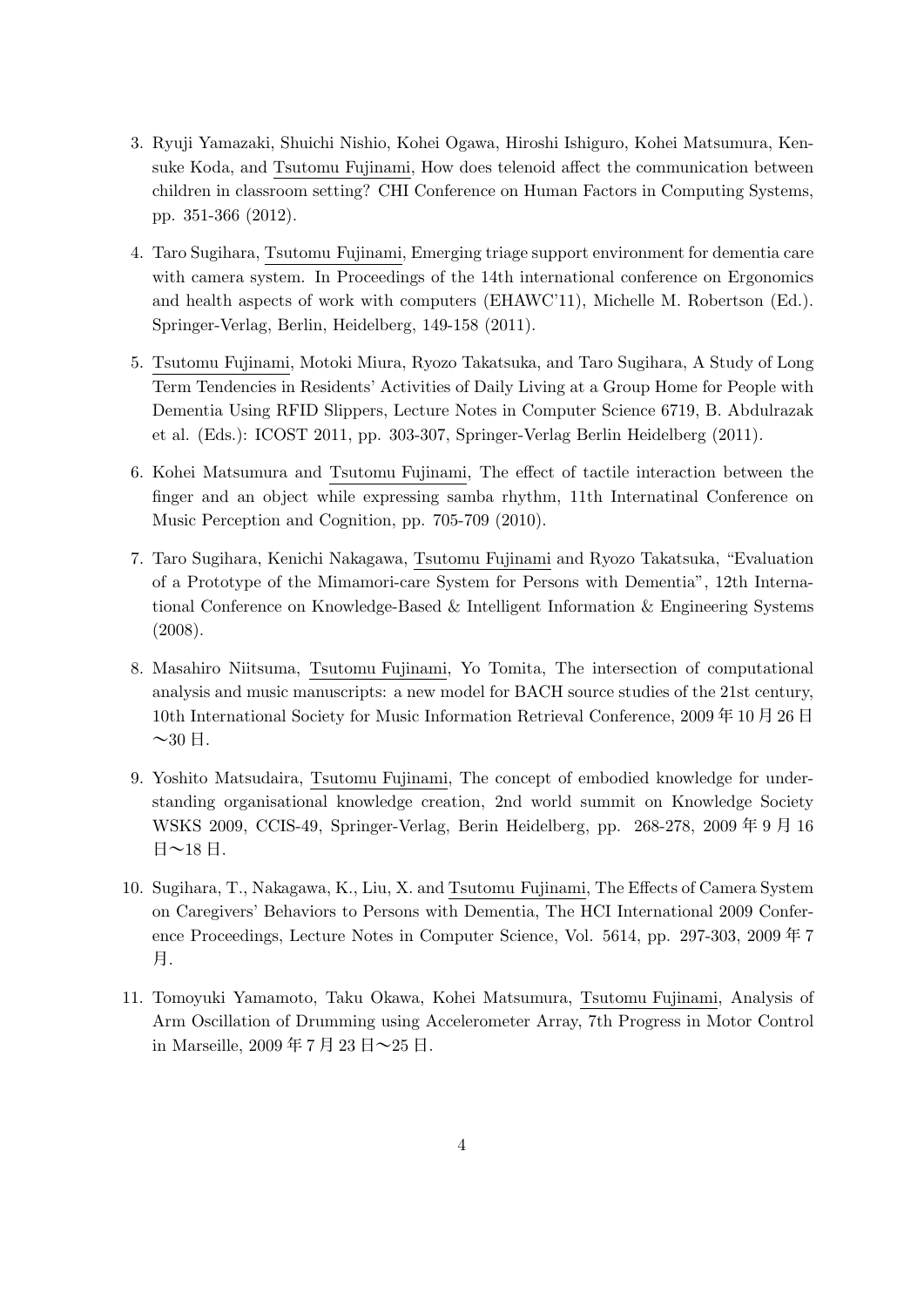- 12. Taro Sugihara, Kenichi Nakagawa, Tsutomu Fujinami, and Ryozo Takatsuka, Evaluation of a Prototype of the Mimamori-care System for Persons with Dementia, 12th International Conference on Knowledge-Based & Intelligent Information & Engineering Systems, I. Lovrek, R.J. Howlett, and L.C. Jain(Ed.), pp. 839-846, 2008.
- 13. Masato Kawakami and Tsutomu Fujinami, "On the Effect of Performance Evaluation in Acquiring Samba Rhythm", 10th Internatinal Conference on Music Perception and Cognition, pp. 132-139, 2008.
- 14. Kiyomi Toyoda and Tsutomu Fujinami, "An effective singing for musical expressions", 10th Internatinal Conference on Music Perception and Cognition, pp. 372-380, 2008.
- 15. Ryuji Yamazaki and Tsutomu Fujinami, "The Application of Creative Drama to Dementia Care: A Case Study of the Intergenerational Reminiscence Project in Japan", International Reminiscence and Life Review Conference 2007, pp. 390-407 (2007).
- 16. Kohei Matsumura, T. Yamamoto, and Tsutomu Fujinami, "A Study of samba dance using acceleration sensors", The 8th Motor Control and Human Skill Conference (2007).
- 17. T. Yamamoto, and Tsutomu Fujinami, "Hierarchical organisation of coordinative structure in the skill of kneading", The 8th Motor Control and Human Skill Conference (2007).
- 18. Yasuaki Noto and Tsutomu Fujinami, "A Study on Skill of Meat Cutting Using Accelerometer", International Symposium on Skill Science 2007 (2007).
- 19. Kiyomi Murase and Tsutomu Fujinami, "The Effects of Musical Expressions on Listeners - A Case Study of Western Classical Music", International Symposium on Skill Science 2007 (2007).
- 20. Hirai Chiaki and Fujinami Tsutomu, "Project communication with management with inter-groupware", Proceedings of the 3rd International Conference on Project Management, paper#00254 (2006).
- 21. Hirai Chiaki and Fujinami Tsutomu, "Groupware based on organizational communication management model", 15th International Conference on Management of Technology, VI-2 paper#1611 (2006).
- 22. T. Yamamoto, K. Ishikawa, and T. Fujinami, "Developmental stages of musical skill of samba", Abstracts of the 5th World Congress of Biomechanics, Journal of Biomechanics, volume 39, supplement 1, pp. 555 (2006).
- 23. J. Iguchi, T. Yamamoto, and T. Fujinami, "Samba helps football players improve their skill", Abstracts of the 5th World Congress of Biomechanics, Journal of Biomechanics, volume 39, supplement 1, pp. 556 (2006).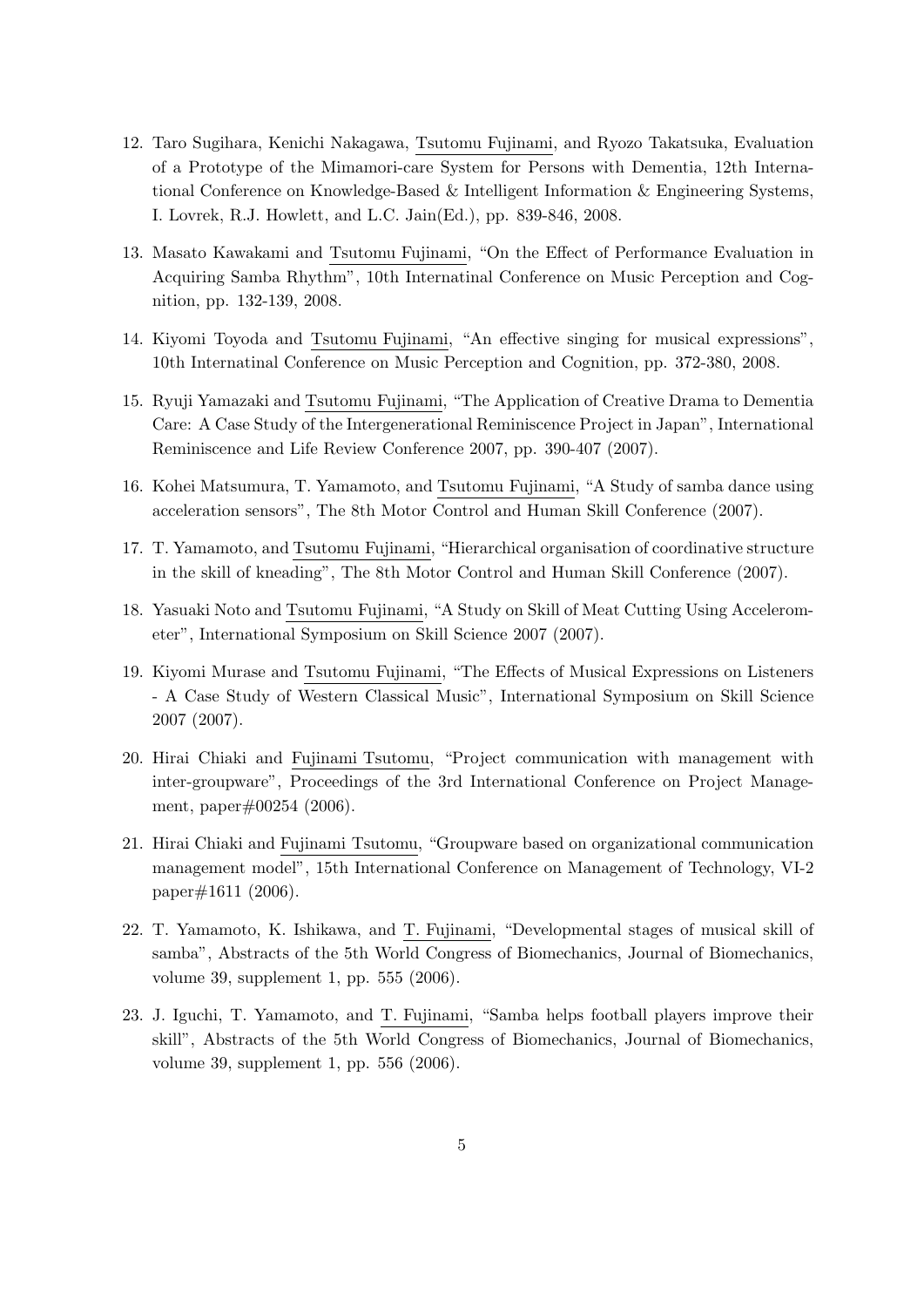- 24. Ryozo Takatsuka and Tsutomu Fujinami, "Aware Group Home: Person-Centered Care as Creative Problem Solving", 9th International Conference on Knowledge-Based & Intelligent Information & Engineering Systems, pp. 451 - 457, Lecture Notes in Computer Science, Springer-Verlag GmbH (2005).
- 25. Ryozo Takatsuka and Tsutomu Fujinami, "A narrative based care with video cameras to understand behaviours of the elderly with dementia", 13th Annual Alzheimer's Association Dementia Care Conference (2005).
- 26. Tomoyuki Yamamoto, Tsutomu Fujinami, "Synchronisation and Differentiation: Two stages of Coordinative Structure", 4th International Workshop on Epigenetic Robotics, pp. 97- 104 (2004).
- 27. T. Yamamoto, and T. Fujinami, "Differentiation within coordination in human movements", International Symposium on Oscillation, Chaos and Network Dynamics in Nonlinear Science (2004).
- 28. Mamiko Abe, Tomoyuki Yamamoto, Tsutomu Fujinami, "A Dynamical Analysis of Kneading Using a Motion Capture Device", 3rd International Workshop on Epigenetic Robotics, pp. 41-18 (2003).
- 29. Koichiro Ishikawa, Tsutomu Fujinami, Akito Sakurai, "Integration of Constraint Logic Programming and Artificial Neural Networks for Driving Robots", 2001 IEEE/RSJ International Conference on Intelligent Robots and Systems, In Proceedings of IROS 2001, pp. 1011-1016 (2001).
- 30. Akihiro Kawana and Tsutomu Fujinami, "Web Text Mining method with Word Familiarity Database", Knowledge-based Intelligent Information Engineering Systems and Allied Technologies (KES '2001), In Proceedings of KES2001, pp. 1415-1419, Ed. N. Baba, L.C. Jain, R.J. Howlett (2001).
- 31. Tsutomu Fujinami, "A decidable linear logic for speech translation", In Proceedings of The 15th Pacific Asia Conference on Language, Information and Computation, pp. 175-185, Ed. Benjamin K. T'sou, Olivia O.Y.Kwong and Tom B.Y.Lai (2001).
- 32. Tsutomu Fujinami, "A decidable linear logic for transforming DRSs in context", In Proceedings of the 11th Amsterdam Colloquium, pp.127-132, Ed. Paul Dekker and Martin Stokhof (1997).
- 33. Tsutomu Fujinami, "Combining situated reasoning with Semantic transfer minimally", In Proceedings of ACL Spoken Language Translation Workshop, pp. 92-93 (1997).
- 34. Tsutomu Fujinami, "Proving Ambiguity : A linear logic study of underspecification", In Second International Workshop on Computational Semantics, pp. 341-342, Ed. Harry Bunt, Leen Kievit, Reinhard Muskens and Margriet Verlinden (1997).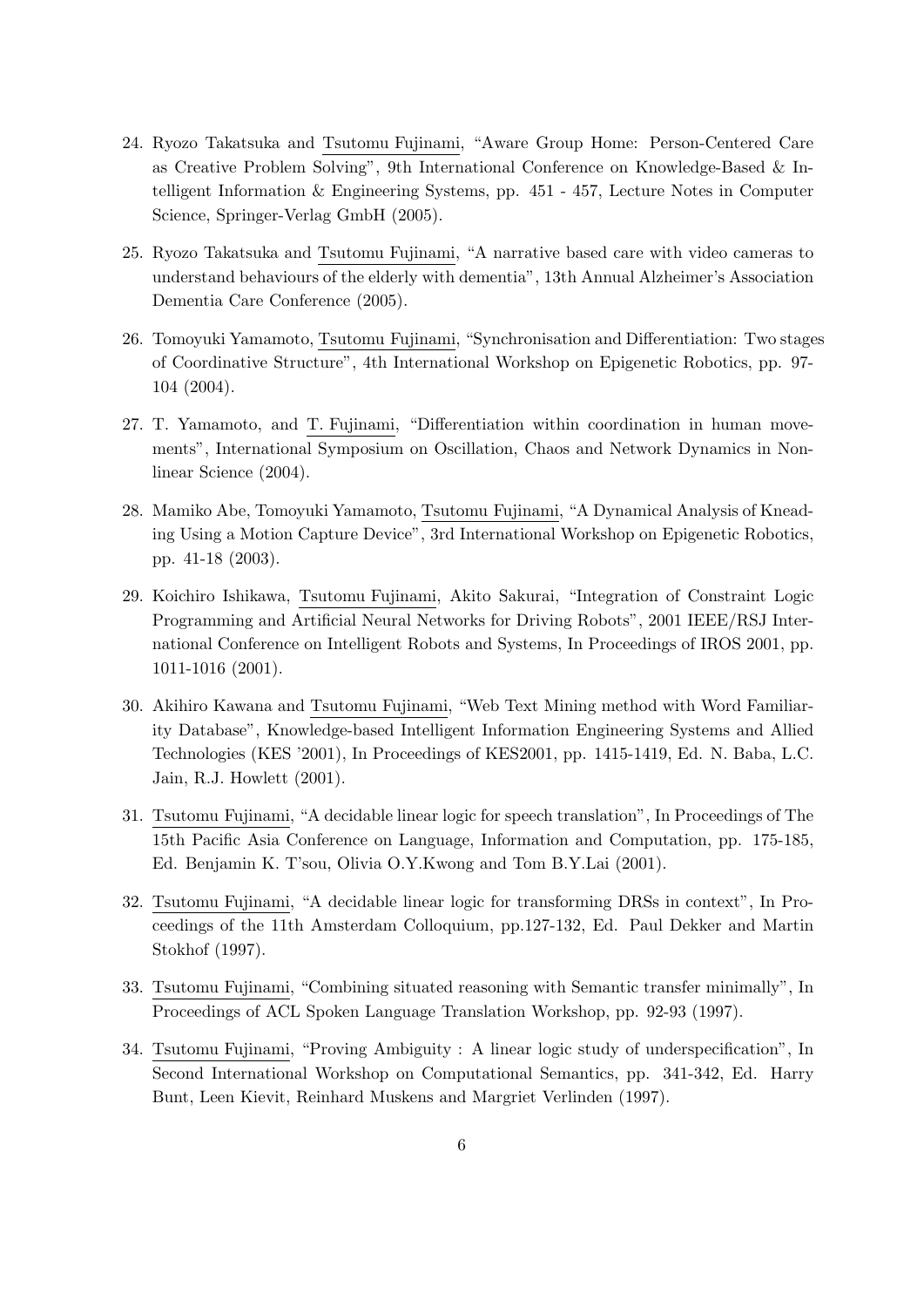- 35. Tsutomu Fujinami, "A process algebraic approach to Situation Semantics", In Proceedings of the 10th Amsterdam Colloquium, Vol.2, pp.263-282, Ed. Paul Dekker and Martin Stokhof (1995).
- 36. Tsutomu Fujinami, "Representations as processes : Situation-Theoretic objects encoded in the pi-calculus", In First International Workshop on Computational Semantics, pp.91-100, Ed. Harry Bunt, Reinhard Muskens, Gerrit Rentier (1994).

# **1.2.2 学会発表 (国際・査読なし)**

- 1. Tsutomu Fujinami, Information and communication technologies for dependent living of the elderly, The 4th Japan-China Joint Symposium on Information Systems, pp.1 - 6 (2011). [招待講演]
- 2. Tsutomu Fujinami, "Creating Knowledge for Dementia Care", Workshop on Knowledge Sharing for Everyday Life, pp. 33-38 (2006).
- 3. Kotaro Nomura, Tsutomu Fujinami, Masanori Higuchi, Natsuko Hatsusaka, "Lexical Universality: An Analysis of Differences in Japanese Existential Expresssions as Revealed by Event-Related Brain Potentials", The 5th International Forum on Language, Brain and Cognition Natural Language in Computer and Brain Sciences: Toward a Unifid View, pp. 72-78 (2005).
- 4. Kotaro Nomura, Tsutomu Fujinami, Masanori Higuchi, Natsuko Hatsusaka, "ERP evidence for analysis of the Japanese irregular or congruent existential verbs *aru* and *iru*", KIT International Symposium on Brain and Languatge 2004, pp. 31 (2004).
- 5. Masanori Fujii, Tomoyuki Yamamoto, Tsutomu Fujinami, "Stable formation driving of mobile robots with hybrid strategy", Dynamic Systems Approach for Embodiment and Sociality International Series on Advanced Intelligence, Volume 6, pp. 369 - 374 (2003).
- 6. Yo Tomita, Tsutomu Fujinami, "Managing a Text-Critial Database of J. S. Bach's Well-Tempered Clavier II with XML and a Relational Database", International Musicological Society, 17th International Congress, In Programme and Abstracts of the 17th International Congress, IMS, pp. 256-257 (2002).
- 7. Tsutomu Fujinami, "A decidable linear logic for speech translation", Linear Logic and Applications, Dagstuhl-Seminar 99341, Schloss Dagstuhl, Wadern, Germany (1999).

## **1.2.3 学会発表 (国内・査読あり)**

1. 水岡 隆子, 藤波 努, 意思確認困難な高齢者への胃瘻造設 – 介護家族の意思決定プロセスの 分析, 第 2 回知識共創フォーラム (2012 年 6 月公開予定), [萌芽論文賞].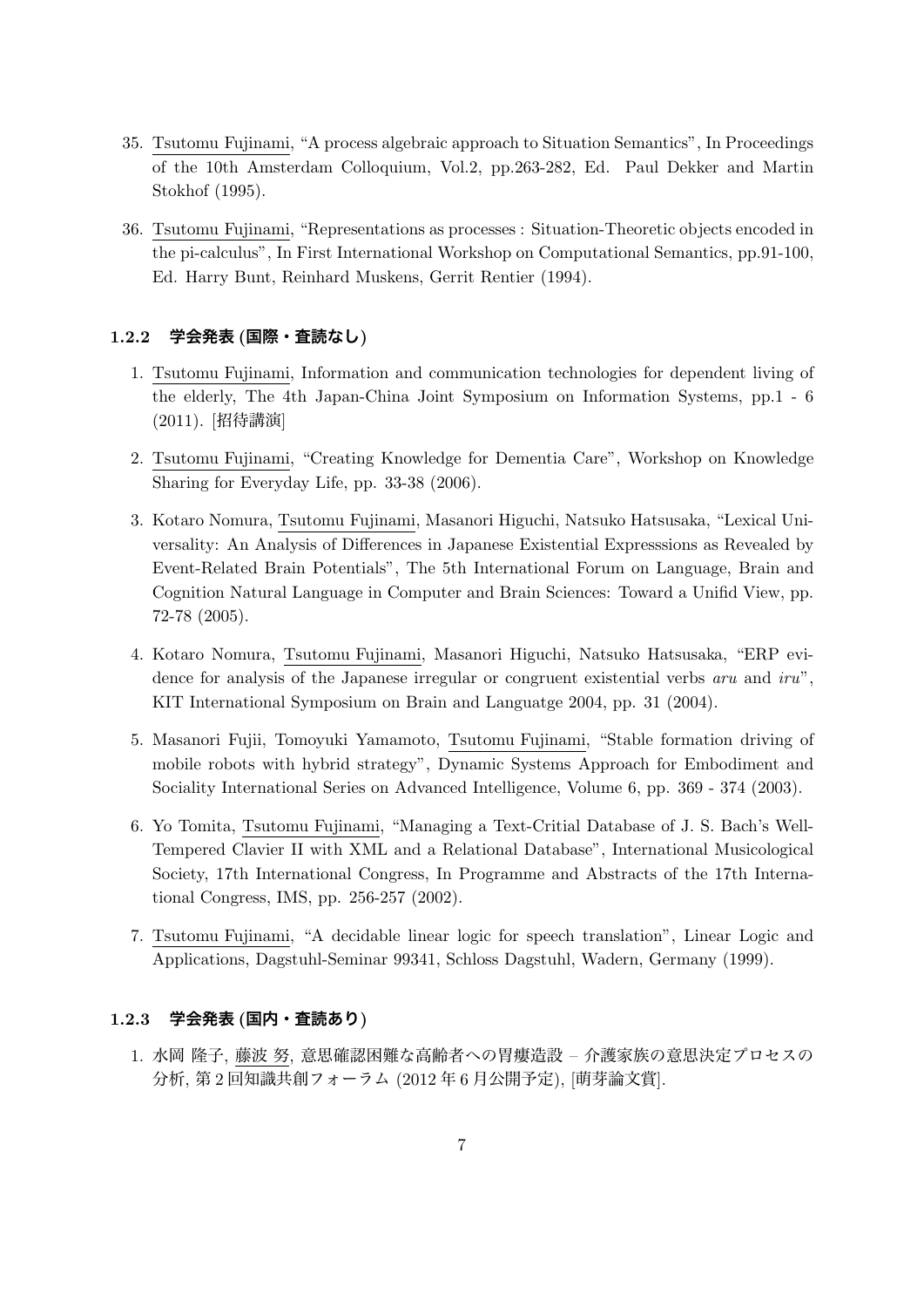#### **1.2.4 学会発表 (国内・査読なし)**

- 1. 杉原 太郎, 藤波 努, 三浦 元喜, 認知症介護支援機器を介護の文脈に埋め込むための仕掛け, 第 26 回人工知能学会全国大会, 1P2-OS-9a-9, 2012.
- 2. 寺井 紀裕, 杉原 太郎, 藤波 努, 食事介助時におけるリソース配分と負担感の関係, 第 26 回人 工知能学会全国大会, 2A1-NFC-6-3, 2012.
- 3. 藤波 努, 横田 将樹, 辻野 正訓, モーションキャプチャ装置を用いた和太鼓演奏技法の分析, 第 26 回人工知能学会全国大会, 1O1-OS-6-2, 2012.
- 4. 高木 雅也, 藤波 努, 表面筋電図を用いた柔道の駆け引きの「技」による崩し動作の分析, 第 25 回人工知能学会全国大会, 3D2-OS8-4, 2011.
- 5. 藤波 努, 身体知研究会のご紹介, 第 25 回人工知能学会全国大会, 3L1 AI レクチャー 3, 2011.
- 6. 藤波 努, 杉原 太郎, 山崎 竜二, 高塚 亮三, 寺井 紀裕, 認知症高齢者介護への技術適用に伴う 問題とその解決に関する考察, 第 25 回人工知能学会全国大会, 1A2-NFC1b-6, 2011.
- 7. 山崎 竜二, 西尾 修一, 小川 浩平, 石黒 浩, 幸田 健介, 松村 耕平, 藤波 努, 寺井 紀裕, 遠隔操 作ロボットの福祉教育への適用, 第 25 回人工知能学会全国大会, 1A2-NFC1b-10, 2011.
- 8. 杉原 太郎, 藤波 努, 高塚 亮三, グループホームにおける認知症高齢者の見守りを支援するカ メラシステム開発および導入に伴う問題, 第 7 回社会技術研究シンポジウム, 2010.
- 9. 鄭 茹, 藤波 努, 杉原 太郎, 寺井 紀裕, グループホームにおける排せつ介助行動分析と介護負 担感の調査, ヒューマンインターフェース学会研究報告集, vol. 12, no. 12, pp. 27-34, 2010.
- 10. 寺井 紀裕, 石橋 賢, 山崎 竜二, 王 暁玲, 杜 暁冬, 鄭 文浩, 藤波 努, 記憶の社会的共有 高 齢者が認知症と向き合うことの課題と展望, アートミーツケア学会, 2010 年度総会・大会.
- 11. 杉原 太郎,門脇 耕三, 藤波 努,安藤 昌也, グループホームにおける介護と空間と情報機器の 関係, 人工知能学会第 24 回全国大会, 人工知能学会第 24 回全国大会論文集, 1H1-NFC3a-4, 2010 年 6 月.
- 12. 小原 卓也, 藤波 努, 視線追従装置を用いたリズムアクションゲームにおけるスキルの分析, 人工知能学会第 24 回全国大会, 人工知能学会第 24 回全国大会論文集, 3G1-OS2a-1, 2010 年 6 月.
- 13. 豊田 喜代美, 藤波 努, クラシック音楽歌唱学習内容の言語化・明示化の試み, 人工知能学会 第 24 回全国大会, 人工知能学会第 24 回全国大会論文集, 3G2-OS2b-2, 2010 年 6 月.
- 14. 毛利 槙悟, 藤波 努, 測域センサを用いた排泄介護支援システムの提案, ヒューマンインタ フェース学会研究報告集 Vol.12 No.2, pp. 49-52, 2010 年 3 月 19 日.
- 15. 杉原 太郎, 藤波 努,高塚 亮三, Triage support environment:認知症介護のための情報機器 開発・導入のあり方に関する提案, HCG シンポジウム論文集 HCG2009-A5-2, pp. 1-6, 2009 年 12 月.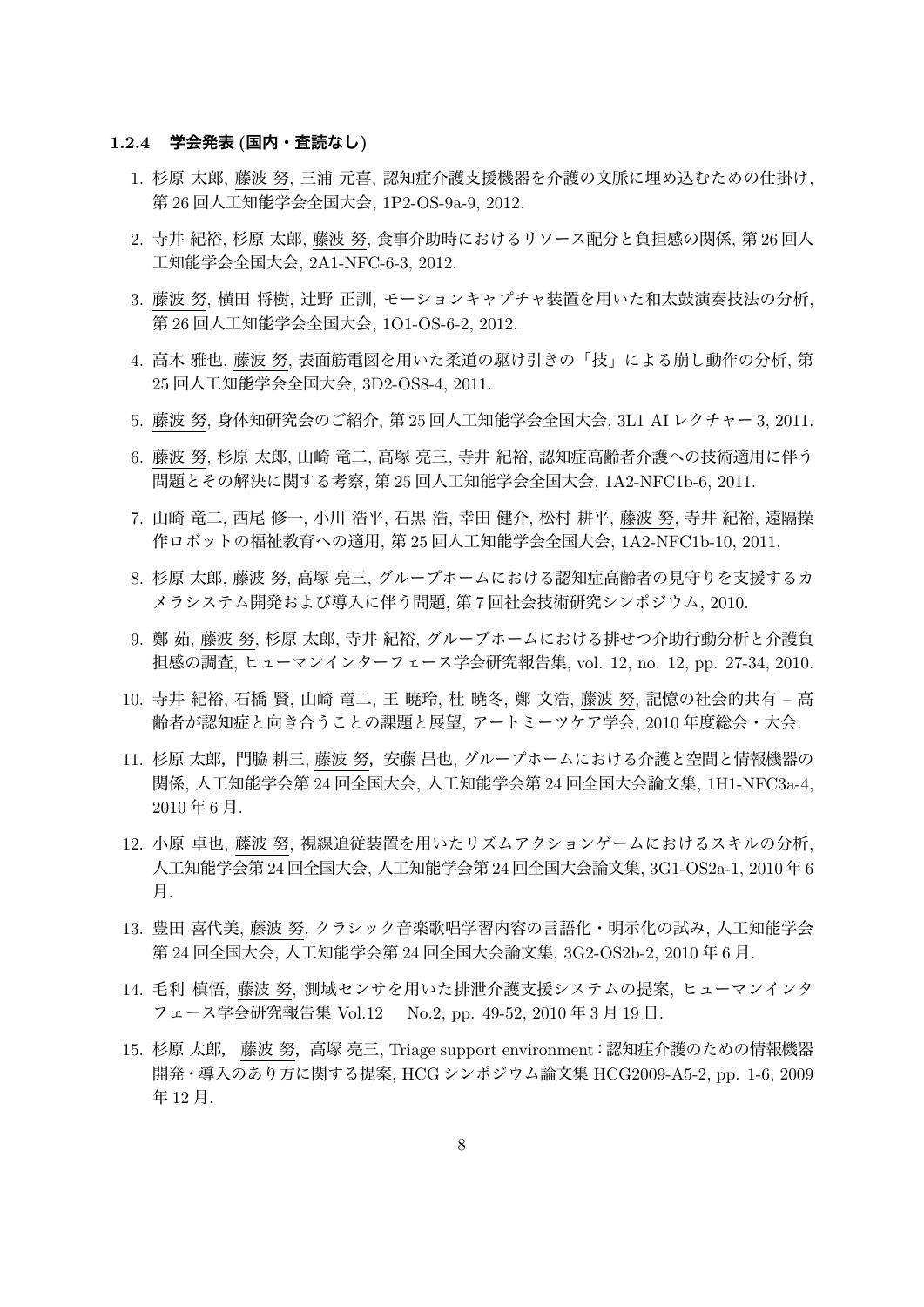- 16. 高塚 亮三, 高塚 玲子, 西口 純子, 藤波 努, 認知症介護を支える補助具としての見守りカメ ラ, 第 10 回日本認知症ケア学会抄録集, pp. 289, 2009.10.31-11.1 東京.
- 17. 山崎 竜二, 南 由美子, 西川 勝, 藤波 努, 子供たちに認知症ケアの何をどのように伝える か-小学校における対話プログラムの開発-, 第 10 回日本認知症ケア学会抄録集, pp. 201, 2009.10.31-11.1 東京.
- 18. 内田 吉宣, 鮫島 正樹, 藤波 努, 星 幸雄, 初田 賢司, 建部 清美, プロジェクトマネジメントに おける経験知抽出方法, プロジェクトマネジメント学会 2009 年度秋季研究発表大会 [2108], 2009.9.17-9.18.
- 19. 藤波 努, 技巧的な動きに見られるリズムについて, 教育システム情報学会 第 34 回全国大会 講演論文集, pp. 26-27, 2009 年 8 月 19-21 日.
- 20. 松平 好人, 藤波 努, 組織的知識創造の促進要因-三方向からの人称によるアプローチから-, 経 営情報学会全国大会論文誌, 2009 年 7 月 11 日.
- 21. 杉原太郎, 藤波 努,山崎竜二,高塚亮三, 認知症介護現場における情報機器に対する不安 とその受容, 人工知能学会第 23 回全国大会論文集, No. 2F1-NFC4-3, 2009 年 6 月.
- 22. 杉原 太郎, 劉 曦, 藤波 努, カメラとモニタ導入に伴うグループホーム介護者の負担感に関す る研究(第 2 報), 電子情報通信学会技術研究報告書, WIT2009-81, pp. 73-78, 2009.3.23-25.
- 23. 松平好人, 藤波 努, 組織的知識創造への三方向からの人称によるアプローチ, 経営情報学会 2008 年秋期全国研究発表大会, 2008.11.
- 24. 大川 拓, 山本 知幸, 松村 耕平, 藤波 努, 加速度センサアレイを用いた打撃動作スキルの解 析, 第 29 回バイオメカニズム学術講演会, pp. 7-10, 2008.10.25-26.
- 25. 山崎 竜二, 西川 勝, 藤波 努, 子どもを中心とした認知症ケアの文化創造-老いの価値発見 を促す社会システムの構築へー, 日本認知症ケア学会誌, Vol.7, No.2, 2008.9.27.
- 26. 杉原 太郎,中川 健一, 劉 義,藤波 努, 見守りカメラシステム導入に伴う介護行動の変容 -グループホームにおけるケーススタディ, ヒューマンインタフェースシンポジウム 2008, pp. 975-978, 2008.9.4.
- 27. 山崎 竜二, 西川 勝, 藤波 努, 子どもに対して認知症をどのように伝えるか-子どもを中心 に認知症ケアのコミュニティを創るなかでー, 日本ホスピス・在宅ケア研究会雑誌, vol. 16, no. 2., 2008.7.13.
- 28. 河本 新, 藤波 努, 認知症高齢者の視覚的特徴を配慮した映像表示方法の検討, ヒューマンイ ンタフェースシンポジウム 2008(2008.9.1).
- 29. 杉原 太郎, 中川 健一, 劉 義, 藤波 努, 見守りカメラシステム導入に伴う介護行動の変容, ヒューマンインタフェースシンポジウム 2008(2008.9.1).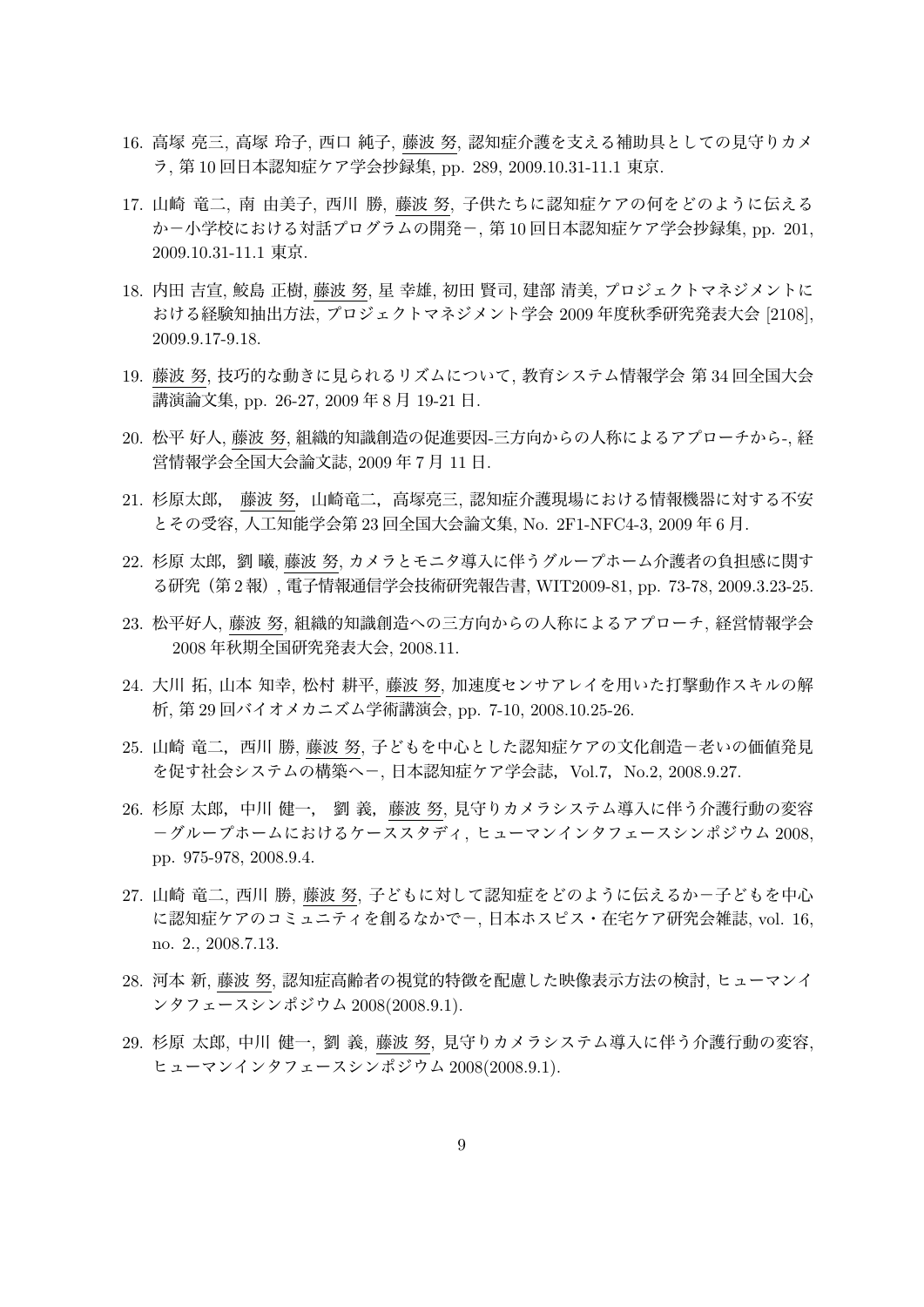- 30. 國藤 進, 金井 秀明, 藤波 努, 中田 豊久, 高塚 亮三, 三浦 元喜, 加藤 直孝, 山口 聖哉, 伊藤 禎宣, 小柴 等, アウェア技術を駆使した見守り中心の介護支援システムの研究, 情報処理学 会マルチメディア、分散、協調とモバイル (DICOMO2008), 2008.7.11.
- 31. 國藤 進, 金井 秀明, 藤波 努, 三浦 元樹, 杉原 太郎, 高塚 亮三, 中田豊久, 加藤 直孝, 山口 聖 哉, 伊藤 禎宣, グループホームのための「見守り」介護支援システム, 人工知能学会全国大 会 (第 22 回) 論文集, 3I3-1 (2008).
- 32. 山崎 竜二, 藤波 努, 世代間コミュニケーションを支援する社会システムの構築とアートの可 能性, 人工知能学会全国大会 (第 22 回) 論文集, 3I3-2 (2008).
- 33. 藤波 努, 杉原 太郎, 上 陽介, 見守り支援システムと介護スキルの関係, 人工知能学会全国大 会 (第 22 回) 論文集, 3I3-3 (2008).
- 34. 高塚 亮三, 西口 純子, 高塚 玲子, 藤波 努, 認知症高齢者グループホームの介護現場における 気付き法, 人工知能学会全国大会 (第 22 回) 論文集, 3I3-4 (2008).
- 35. 河上 聖人, 藤波 努, シェイカーによるサンバ演奏技能の習得支援システムの開発, 人工知能 学会全国大会 (第 22 回) 論文集, 1B2-1 (2008).
- 36. 杉原太郎, 藤波努, 中川健一, カメラとモニタ導入に伴うグループホーム介護者の負担感に関 する研究析, 電子情報通信学会技術研究報告書,WIT2007-100, pp. 57-62 (2008).
- 37. 藤波 努, 身体知創造に対する日本的アプローチ, 第 5 回知識創造支援システム・シンポジウ ム, pp. 114-121 (2008).
- 38. 山崎 竜二, 藤波 努, 認知症高齢者を受容する価値観創造のための社会システムの構築, 第 5 回知識創造支援システム・シンポジウム, pp. 24-31 (2008).
- 39. 小鮒 幸洋, 藤波 努, 身体動作習熟過程における拮抗筋放電パタンと消費エネルギーの関係, 人工知能学会全国大会 (第 21 回) 論文集, 1H3-02 (2007).
- 40. 河上 聖人, 藤波 努, 正誤判定を用いた学習機能に関する考察, 人工知能学会全国大会 (第 21 回) 論文集, 1H3-01 (2007).
- 41. 高塚亮三, 杉原太郎, 中川健一, 藤波努, グループホームにおける見守り支援システムのため のコンセプト提案, ヒューマンインタフェースシンポジウム学会研究報告集, Vol.9, No. 5, pp. 7-12 (2007).
- 42. 山崎 竜二, 藤波 努, 次世代に知を伝える回想法の実践・研究, 第 8 回日本認知症ケア学会大 会, pp. 227 (2007).
- 43. 高塚亮三, 高塚玲子, 西口純子, 藤波 努, 社会モデルに基づいた認知症介護を推進するための 認知科学的アプローチ, 第 8 回日本認知症ケア学会大会, pp. 290 (2007).
- 44. 藤波 努, スキルサイエンスとエンタテイメント, エンタテインメントコンピューティング 2007 論文集, pp. 1-4 (2007).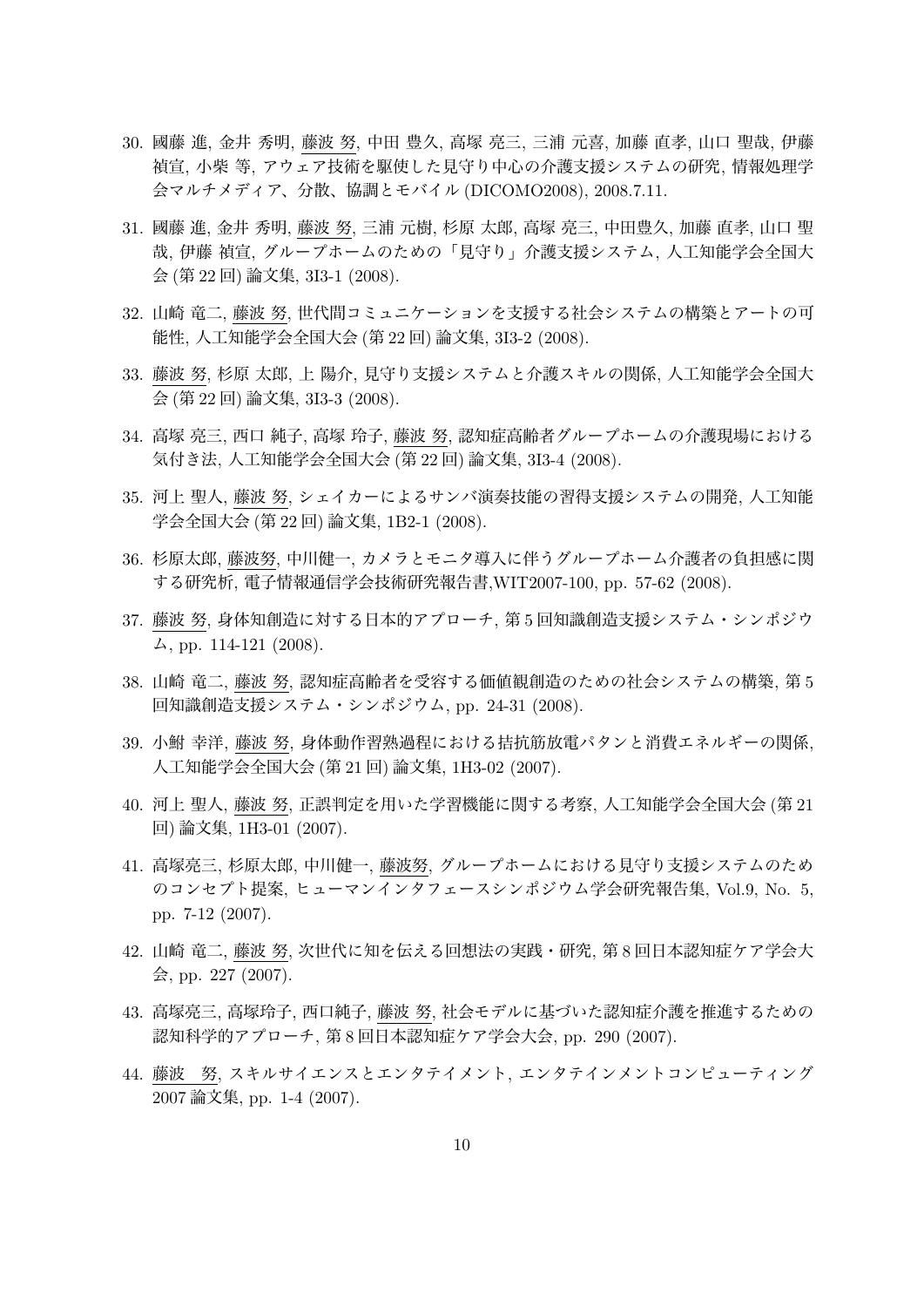- 45. 河上 聖人, 松村 耕平, 藤波 努, 手拍子によるリズムのグループ学習, エンタテインメント コンピューティング 2007 論文集, pp. 5-6 (2007).
- 46. 後藤 拓也, 藤波 努, 西本 一志, 認知症高齢者介護のための食事摂取量計測及び記録システム の開発, 第 4 回知識創造支援システムシンポジウム報告書, pp.43-48 (2007).
- 47. 中野 利彦, 藤波 努, 西本 一志, グループホーム入居者家族のための映像配信システムの構築, 第 4 回知識創造支援システムシンポジウム報告書, pp.49-52 (2007).
- 48. 青山 賢作, 市川 大祐, 藤波 努, アメリカンフットボールのスローイングが野球の投球 フォームに与える影響について, ジョイントシンポジウム 2006(スポーツ工学シンポジウム・ シンポジウム:ヒューマンダイナミクス), pp. 125-129 (2006).
- 49. 松村 耕平, 山本 知幸, 藤波 努, 加速度センサを用いたサンバダンスの解析, ジョイントシン ポジウム 2006(スポーツ工学シンポジウム・シンポジウム:ヒューマンダイナミクス), pp. 216-221 (2006).
- 50. 小鮒 幸洋, 藤波 努, 竹馬乗り歩行の運動解析, ジョイントシンポジウム 2006(スポーツ工学 シンポジウム・シンポジウム:ヒューマンダイナミクス), pp. 213-215 (2006).
- 51. 石川 航平, 山本 知幸, 藤波 努, モーションキャプチャ装置を用いたサンバ・ダンスのリズム 習得過程の分析, 人工知能学会全国大会 (第 20 回) 論文集, 2D1-02 (2006).
- 52. 高塚 亮三, 西口 純子, 藤波 努, アウェアグループホームの構築に関する研究: 安心できる環 境と行動傾向の予測に対する信頼性, 第 7 回日本認知症ケア学会, pp. 244 (2006). [石崎賞受 賞 (二年連続受賞)]
- 53. 山崎 竜二, 藤波 努, いかにして重度認知症高齢者は自己を物語ることができるか:回想法 の実践を通じた生きられる時間の現象学研究の試み, 第 7 回日本認知症ケア学会, pp. 178 (2006).
- 54. 大田 周, 坂本 竜基, 小暮 潔, 藤波 努, 画素位置が取得可能な光IDタグとフロアセンサを統 合した複数人物追跡, 情報処理学会コンピュータビジョンとイメージメディア研究会 (第 153 回)(2006).
- 55. 山崎 竜二, 藤波 努, 物語ることを基礎とした認知症高齢者の不安・関心へのアプローチ, 第 3 回知識創造支援システムシンポジウム報告書, pp.14-21 (2006).
- 56. 藤波 努, 山本 知幸, 周期的動作に見られる協調構造の分化, 人工知能学会全国大会 (第 19 回) 論文集, 2B1-05 (2005).
- 57. 加藤 義彦, 中田 豊久, 藤波 努, 三浦 元喜, 國藤 進, パーソナルネットワーク形成を支援する 独り言共有システムの試作と評価, 日本社会情報学会 全国大会 (第 20 回) 論文集 (2005).
- 58. 高塚 亮三, 西口 純子, 藤波 努, アウェアグループホームの構築に関する研究, 第 6 回日本認 知症ケア学会, pp. 272 (2005). [石崎賞受賞]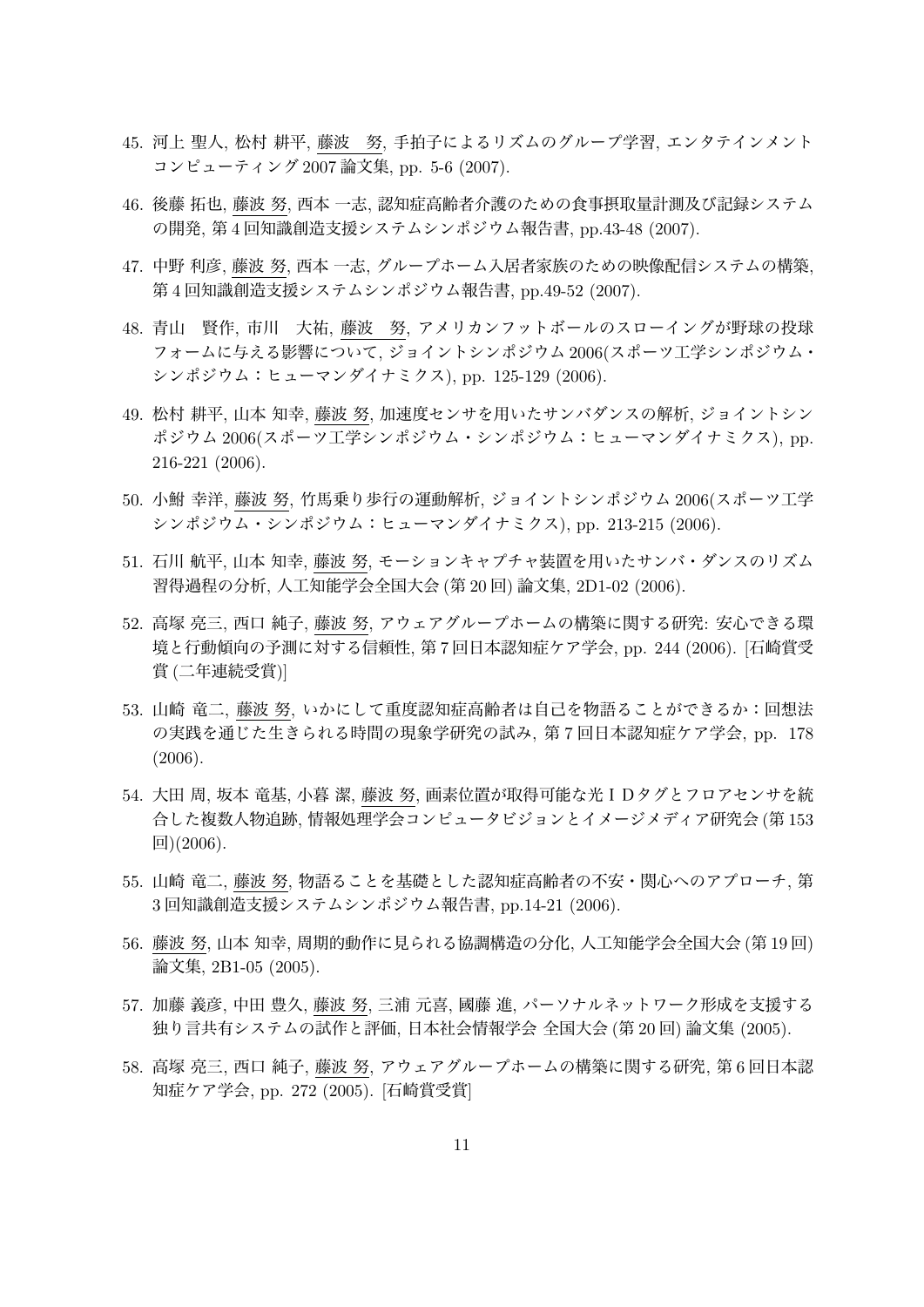- 59. 高塚 亮三, 藤波 努, 物語を基盤とした認知症高齢者徘徊探索へのアプローチ, 第 2 回知識創 造支援システムシンポジウム, pp.94-101 (2005).
- 60. 上村 章浩, 藤波 努, 山本 知幸, モーションキャプチャ装置を用いたリズム演奏修得過程の分 析, 人工知能学会 第 18 回全国大会 論文集, 3D1-05 (2004).
- 61. 恒次 創, 藤波 努, 山本 知幸, リアルタイム音声信号生成によるリズム演奏の習得支援, 人工 知能学会 第 18 回全国大会 論文集, 3D1-06 (2004).
- 62. 安藤 裕, 藤波 努, 吉本 啓, 佐藤 滋, 事象関連電位にもとづく文処理時の記憶の負荷の研究, 日本認知科学会 (第 21 回) 論文集, pp.192-193 (2004).
- 63. 田浦 義弘, 坂本 竜基, 篠沢 一彦, 小暮 潔, 藤波 努, テンプレート追跡による光学タグ認識, 情報処理学会インタラクション 2004 論文集, pp. 85-86 (2004).
- 64. 阿部 真美子, 山本 知幸, 藤波 努, 技能修得における身体動作のモーションキャプチャを用い た解析, 情報処理学会 第 65 回全国大会 論文集, vol.2, pp. 351-352 (2003).
- 65. 村上 直之, 藤波 努, 入力画像に基づく振動サインを用いた視覚障害者用歩行支援システム, 情報処理学会インタラクション 2003 論文集, pp. 25-26 (2003).
- 66. 真下 奈緒子, 中川 弘隆, 藤井 正範, 藤波 努, メロディによるロボットとのコミュニケーショ ン, インテラクション 2002 論文集, pp. 171-172 (2002).
- 67. 村上 直之, 藤波 努, 入力情報を振動に変換する視覚障害者用歩行支援システムの開発, 日本 福祉工学会 第 5 回学術講演会講演論文集, pp. 19-20 (2002).
- 68. 若江 智秀, 小林 薫, 藤波 努, 國藤 進, 公開型コミュニティ指向メッセンジャーによる実世界 コミュニティ の活性化, 第 64 回情報処理学会全国大会, 論文集 pp. 415-418 (2002). 特記事項: 特別トラック「グループウェアとネットワークサービス」優秀発表賞を受賞.
- 69. 小林 薫, 若江 智秀, 藤波 努, 國藤 進, 利用者位置情報を利用した共有情報へのアクセス制御 方法, 第 64 回情報処理学会全国大会, 論文集, pp. 429-432 (2002).
- 70. 藤波 努, 富田 庸, 平均律クラヴィーア曲集第二巻の手稿譜に関するデータベース構築とそ の利用, 情報処理学会 第 47 回音楽情報科学研究会予稿集 2002-MUS-47, pp. 21-26 (2002).
- 71. 若江 智秀, 小林 薫, 金丸 浩二, 藤波 努, 國藤 進, Gush My Spot: 知識科学研究科棟におけ る知識創造支援システム, マルチメディア, 分散, 協調とモバイル (DICOMO 2001) シンポジ ウム, 発表論文集, pp. 151-156 (2001).
- 72. 篠田 孝祐, 藤波 努, 國藤 進, PDA を用いた位置情報共有によるコミュニケーション支援シ ステムの構築, マルチメディア, 分散, 協調とモバイル (DICOMO 2001) シンポジウム, 発表 論文集, pp. 507-512 (2001).
- 73. 谷部 好子, 藤波 努, 図形操作行動に見られる共通性?インタラクティブ不可能図形を用いた 実験, インタラクション 2001 論文集, pp. 61-62 (2001).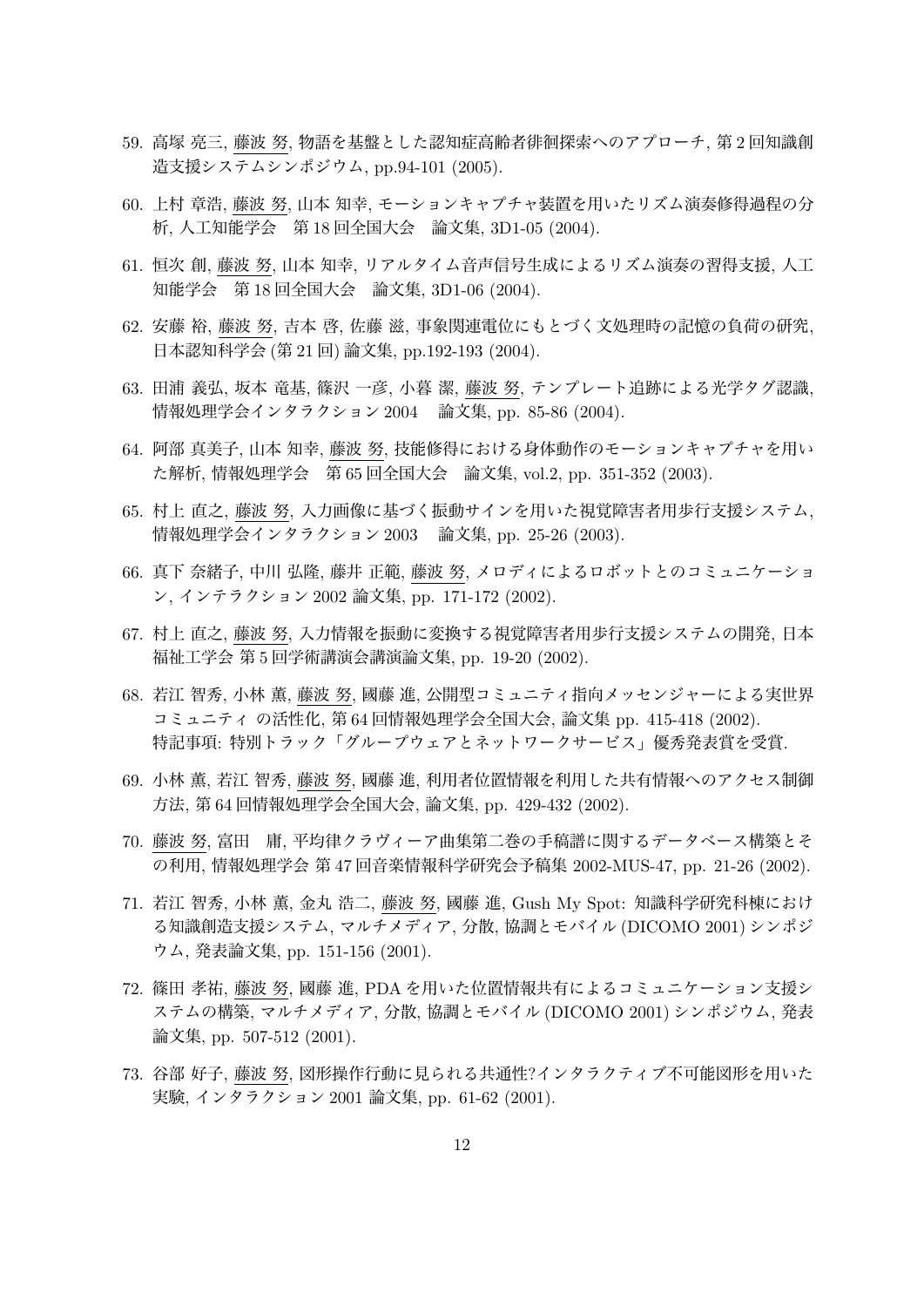- 74. 藤波 努, 河崎 さおり, 五井 隆浩, 佐々木 達也, 2ヶ月で立ち上げる知識マネジメントシステム, 電気学会 情報システム研究会「知識マネジメントと情報技術」発表論文集, pp. 1-6 (2001).
- 75. 小林 薫, 川名 昭博, 竹岡 篤永, 前野 勉, 佐々木 達也, 藤波 努, i モード用ポータルサイト: じゃいくるK, 電気学会 情報システム研究会「知識マネジメントと情報技術」発表論文集, pp. 7-12 (2001).
- 76. 藤崎 啓司, 岡本 崇宏, 海原 康人, 松原 孝志, 藤波 努, JAISDAQ 逆評価型・新感覚エン ターテイメント -, 電気学会 情報システム研究会「知識マネジメントと情報技術」発表論文 集, pp. 13-18 (2001).
- 77. 白川 浩司, 青木 一郎, 澁川 敬之, 松尾 直樹, 河崎 さおり, 藤波 努, ワークグループ支援シス テム: Nanpou System, 電気学会 情報システム研究会「知識マネジメントと情報技術」発表 論文集, pp. 19-24 (2001).
- 78. 伊藤 正敬, 新 誠司, 川崎 博子, 三村 友亮, 若江 智秀, 五井 隆浩, 藤波 努, 知識と資源の効果 的な再配置を行うシステム: REcycle @ J, 電気学会 情報システム研究会「知識マネジメン トと情報技術」発表論文集, pp. 25-30 (2001).
- 79. 谷部 好子, 藤波 努, 3次元物体の認知過程における主体的操作の特徴について?ネッカーキュー ブ操作行動に見られた共通点, ヒューマンインタフェースシンポジウム 2000, pp. 483-486  $(2000).$
- 80. 高野 文徳, 藤波 努, 余剰語を用いた聞きとりやすい文章読み上げシステムの開発, 言語処理 学会第 6 回年次大会, 発表論文集 pp. 159-162 (2000).
- 81. 渡辺 功, 藤波 努, 丹 康雄, 携帯電話で使える面会支援システム, AI シンポジウム 1999(第 10 回), pp. 85-90 (1999).
- 82. 藤波 努, 有限状態遷移の論理, 第34回人工知能基礎論研究会予稿集 SIG-FAI-9802, pp. 43-48 (1998).
- 83. 藤波 努, Verbmobil プロジェクト -内側から見て-, 情報処理学会研究報告 98-SLP-22, pp. 27-32 (1998).

#### **1.3 寄稿**

以下の原稿は依頼に応じて寄稿した原稿であり、査読はない。すべて国内向けである。ほぼす べてが「身体知」研究に関連した原稿の依頼である。

- 1. 藤波 努, 松村耕平, 伝統工芸技能におけるリズミカルな動作, バイオメカニズム学会, 特集 「リズムと身体動作の関わり」, Vol. 36, No. 2, pp. 92 - 96 (2012).
- 2. 藤波 努, サンバ演奏の動作解析, 日本音響学会誌, 67 巻 9 号小特集「音楽演奏者の動作解析」, pp. 427-432 (2011).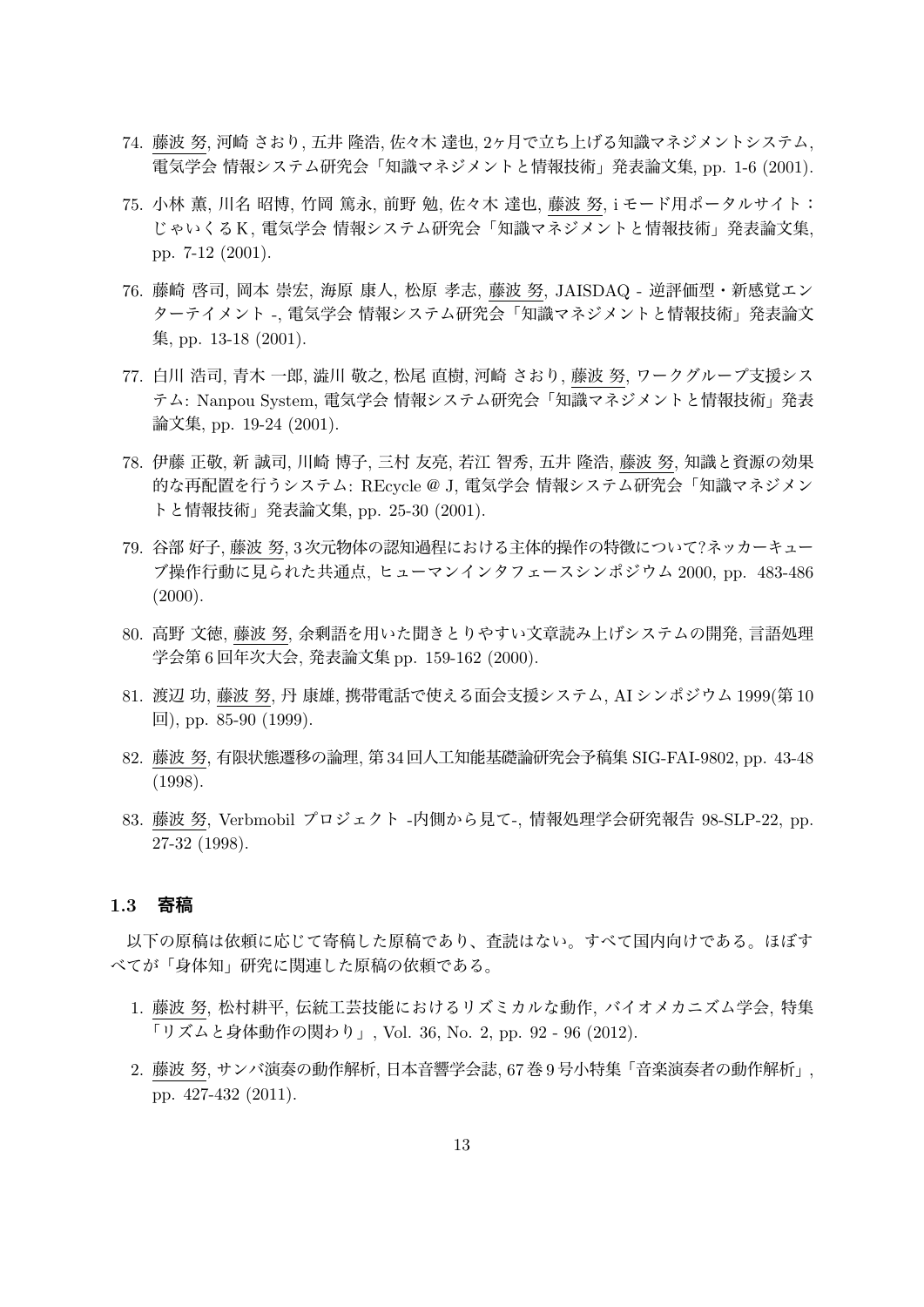- 3. 藤波 努, 技能の科学と倫理, 経営システム誌 vol.19, no. 5, pp. 197-202, 2009 年 12 月.
- 4. 藤波 努, 身体技能の習得に見られるリズム, 月刊「言語」, 2009 年 6 月号, 大修館書店, pp. 26-33.
- 5. 古川康一(編), 植野研, 仰木祐嗣, 尾崎知伸, 加藤貴昭, 小林郁夫, 諏訪正樹, 西山武繁, 藤波 努, 森田想平, スキルサイエンス入門 - 身体知の解明へのアプローチ, オーム社, 2009.3.25. [一 部を執筆]
- 6. 藤波 努, 大川 拓, 荒木 翔太郎, 和太鼓打撃と身体知, たいころじい, No. 34, pp.3-21, (財) 浅野太鼓文化研究所, 2009.3.10.
- 7. 藤波 努, 身体技能の習得支援, 日本設計工学会誌, vol. 44, no. 2, pp. 71-76, 2009.2.
- 8. 藤波 努, 鈴木 宏昭, 認知科学, 「人工知能学事典」, 共立出版, pp. 116-119 (2005).
- 9. 藤波 努, 個人と組織に見られる巧みさの発達と進化, 人工知能学会誌 vol. 20 No. 5, pp. 518-524 (2005).
- 10. 古川 康一ほか 14 名, 藤波は 11 番目の著者, 身体知研究の潮流 –身体知の解明に向けて–, 人 工知能学会誌 vol. 20 No. 2, pp. 117-128 (2005).

## **1.4 技術報告**

執筆した技術報告はすべて Stutgart 大に勤務していた時に作成したものであり、査読はない。

- 1. Tsutomu Fujinami, Christine Nanz, "The light verb constructions in Japanese", InstitutionInstitute of Computational Linguistics (IMS), University of Stuttgart, Verbmobil Report Number 221 (1998).
- 2. Tsutomu Fujinami, Christine Nanz, "The 101 Translation Problems between Japanese and German/English", InstitutionInstitute of Computational Linguistics (IMS), University of Stuttgart, Verbmobil Report Number 199 (1997).
- 3. Jan Alexandersson, Bianka Buschbeck-Wolf, Tsutomu Fujinami, Elisabeth Maier, Norbert Reithinger, Birte Schmitz and Melanie Siegel, "Dialogue Acts in VERBMOBIL-2", German Institute of Artificial Intelligence (DFKI), Verbmobil Report Number 204 (1997).
- 4. Tsutomu Fujinami, Martin Emele, Christine Nanz, "The transfer Module for Japanese", German Institute of Artificial Intelligence (DFKI), Verbmobil Memo Number 103 (1996).